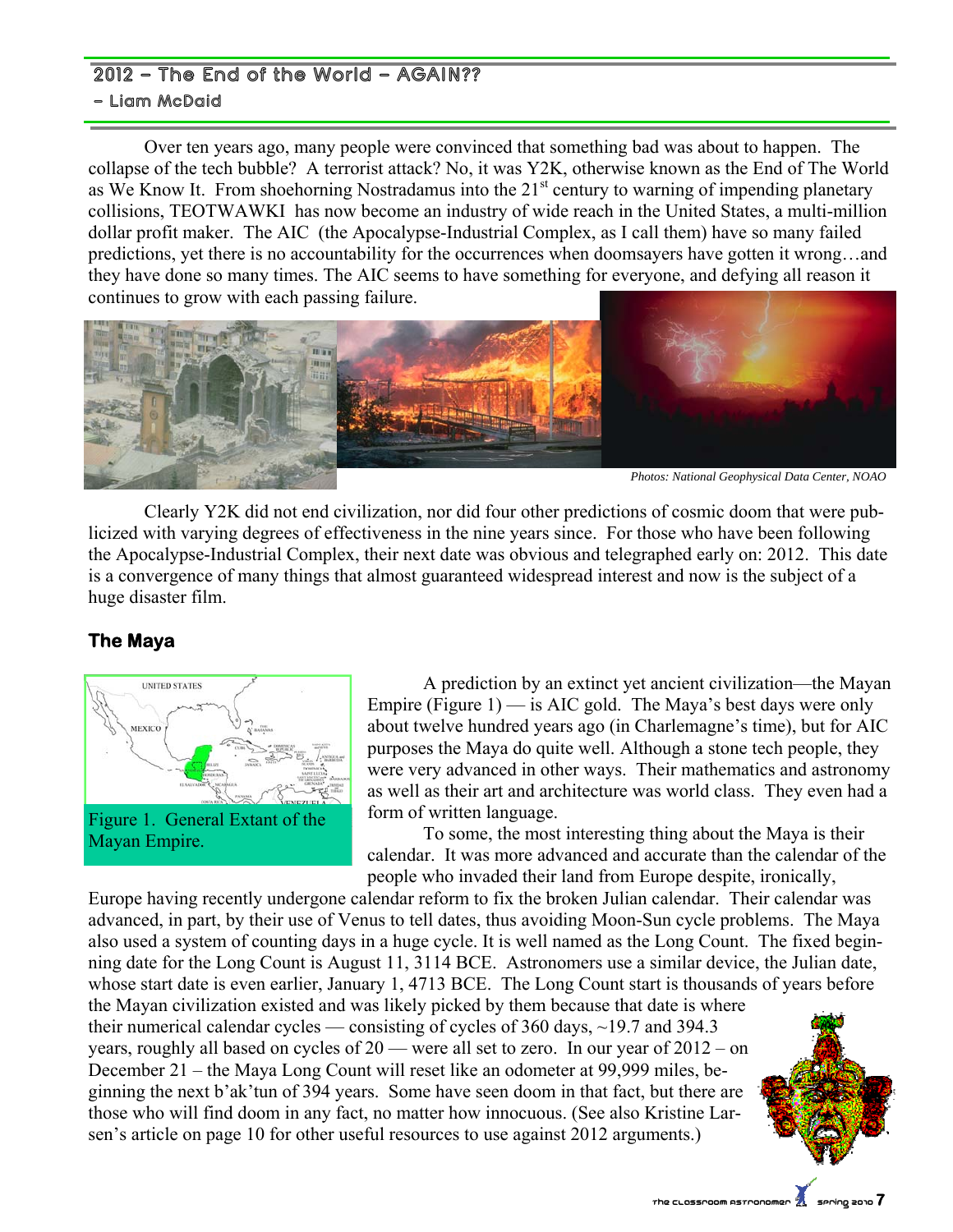## **Problems with the Maya for the AIC**

 Firstly, the Maya were not unified politically and there were many differences between the various city-states. One of these differences is in the use of the Long Count. Some city states (like Coba) use many more placeholders in their Long Count; for the Coba Maya, the odometer won't reset until 4.1 X  $10^{28}$ years from now. Another problem is that there is no evidence that the ancient Maya saw any catastrophic significance of their Long Count calendar resetting. In fact, their calendar rituals indicate it would've been a cause for celebration.

 Sadly, the Maya culture is but a shadow of what it once was. There are still Maya, and the AIC is all about harnessing their "ancient wisdom." This only happens, of course, when it supports the AIC's main premise: that we face a major shift on 12/21/12.

## **Alignments**



 Celestial alignments are hard for AIC'ers to resist. Often, however, the people shilling these alignments rarely bother to do their homework. The next two sections examine alignments that are connected with 2012.

### **Galactic Alignment**

 In December, the Sun reaches its most southerly point on the Ecliptic. A few days earlier it also reaches its closest approach to the direction of the center of our Galaxy, which is near the border between the constellations of Scorpius and Sagittarius (See Figure 2). This happens every year; it will happen as usual in December 2012.

 Due to precession, the 25,800 year wobbling of the earth's axis, the exact point of the winter solstice moves over time. Some have claimed that that point will be closest to the Galactic Center in 2012. This is simply and obviously not so.

 A common problem involving the galactic lineup is agreement over what *is* lining up. Some say the Sun will line up with the Galactic **Equator**. This will happen in December 2012, but it happens every year – **twice**. The Sun crosses the Galactic Equator in June as well as December. This doesn't seem so significant.

 Others claim that the Sun will line up with the Galactic **Center** in December 2012. This is just wrong. The Sun doesn't pass over the Galactic Center because the ecliptic passes about six degrees north of it and that isn't even on the solstice but a few days before. Even if that alignment would be significant, that happens yearly, too. So what?

 The Earth and Sun move through the galaxy and it seems reasonable that there will be times when things might line up somewhere in some way. Fair enough. But any changes of this type would take place over millions of years and be imperceptible over human lifetimes.

### **Planet Alignments**

 Planet alignments are a pillar of predictions made by the AIC. They are common enough that if any date is chosen, an alignment will be nearby in time. 2012 is no exception, as there will be a "lineup" of planets in December of that year. This lineup will even involve five planets. But they will be spread out over half the sky, and the most important planet of all, Jupiter, will not be involved. Figure 3 is an example of a Great Planet lineup. The three largest worlds, and Venus, the nearest one to us, are all close to-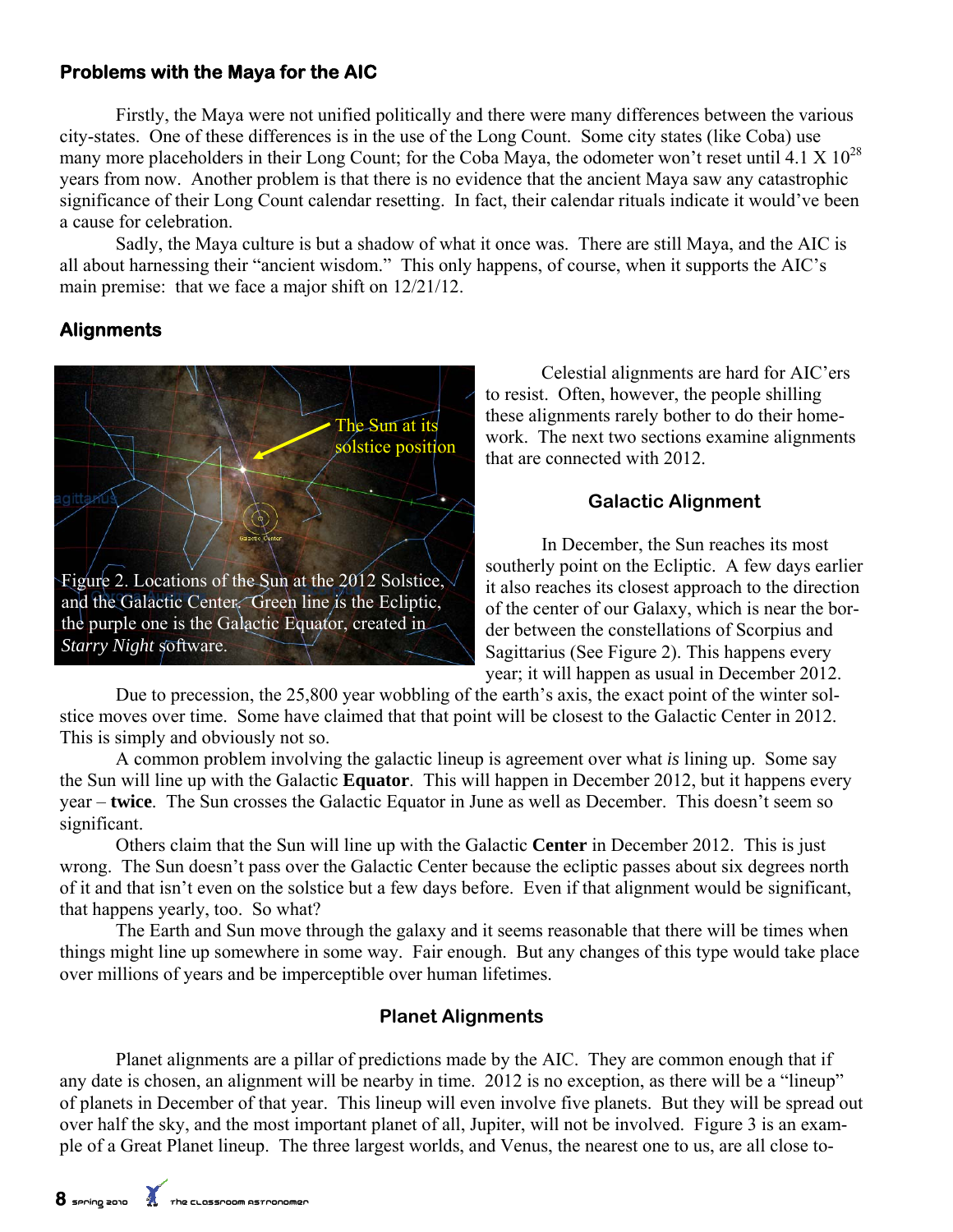

gether in the sky! Doom, DOOM!! When will it happen? February 2010. Ooops...

 Ironically, there is one very rare event that involves a lineup that will definitely happen in 2012: the transit of Venus. This truly amazing event will be visible to properly protected eyes without need of any telescope or binoculars and was also predicted centuries ago. It's a perfect teaching moment to deflect doom about 2012 whilst being able to have a good time looking at things in the sky – which is what it's all supposed to be about. The transit of Venus will be in June, however, so the AIC pretty much ignores it.

## **Other Dooms!**

## **Polar Flips**

 Other types of doom are set on the idea that the Earth's poles will reset or flip, causing movie level destruction. There is a *grain* of truth, but finding it will require some digging.

 Firstly, while the Earth's rotational pole wobbles (precesses), it will not flip, or shift, or reset, or stop. This is physically impossible without something to transfer the rotational angular momentum of Earth into something else. Spinning objects strongly resist having their axis of rotation shifted, as anyone riding a bicycle can confirm. Pole flips are an old idea starting out with the idea of ice buildup at the poles making the Earth unstable and flipping it. In the age of global warming, this seems even more absurd than the idea that ice can make the planet flip at all.

 The magnetic field of Earth is a different thing altogether. It *does* flip and turn off temporarily, and it probably has affected the history of life over the last four billion years. Many 2012 AIC'ers see this shift happening then. The problem here is that this is also a slow process from a human point of view and picking one year especially makes no sense. Even if the magnetic field were decreasing, this isn't catastrophic. Life has survived all the past hundreds of times it has happened.

## **Rogue Planets**

 If alignments or pole shifts don't destroy Earth, perhaps a wandering planet will. Some argue that a planet named Nibiru is on course to violently interact with Earth or perhaps outright collide with it. When? May 2003. The world didn't end (or notice) and Nibiru is nowhere to be found. One disaster writer states it is already visible to the naked eye in the Southern Hemisphere, which would be news to astronomers and awfully hard to conceal from everyone else. If such a rogue planet were heading our way, by now it would be visible to millions of people and even USA Today couldn't ignore it. Such a planet has yet to be seen.

## **Massive Black Holes and Earth**

 One last idea is that the massive black hole at the center of our Galaxy will somehow do something that will kill us in 2012. The enormous distance, about 30,000 light years away, between here and there must be considered. The event would have had to happen 30,000 years ago. How would the Mayans, or any stone technology, hunter-gatherers, even know this? Our galactic black hole is also pretty quiet compared to those of more active galaxies. Simply put, it's too far away and too quiet to cause us any problems.

When your students bring up The End of The World As We Know It, or the movie, use it as a good teaching moment. Or at least a reason to throw a We Survived 2012 party…

*Liam McDaid is an astronomy professor and the astronomy coordinator at Sacramento City College, CA. Reach him at McDaidL@scc.losrios.edu.* 

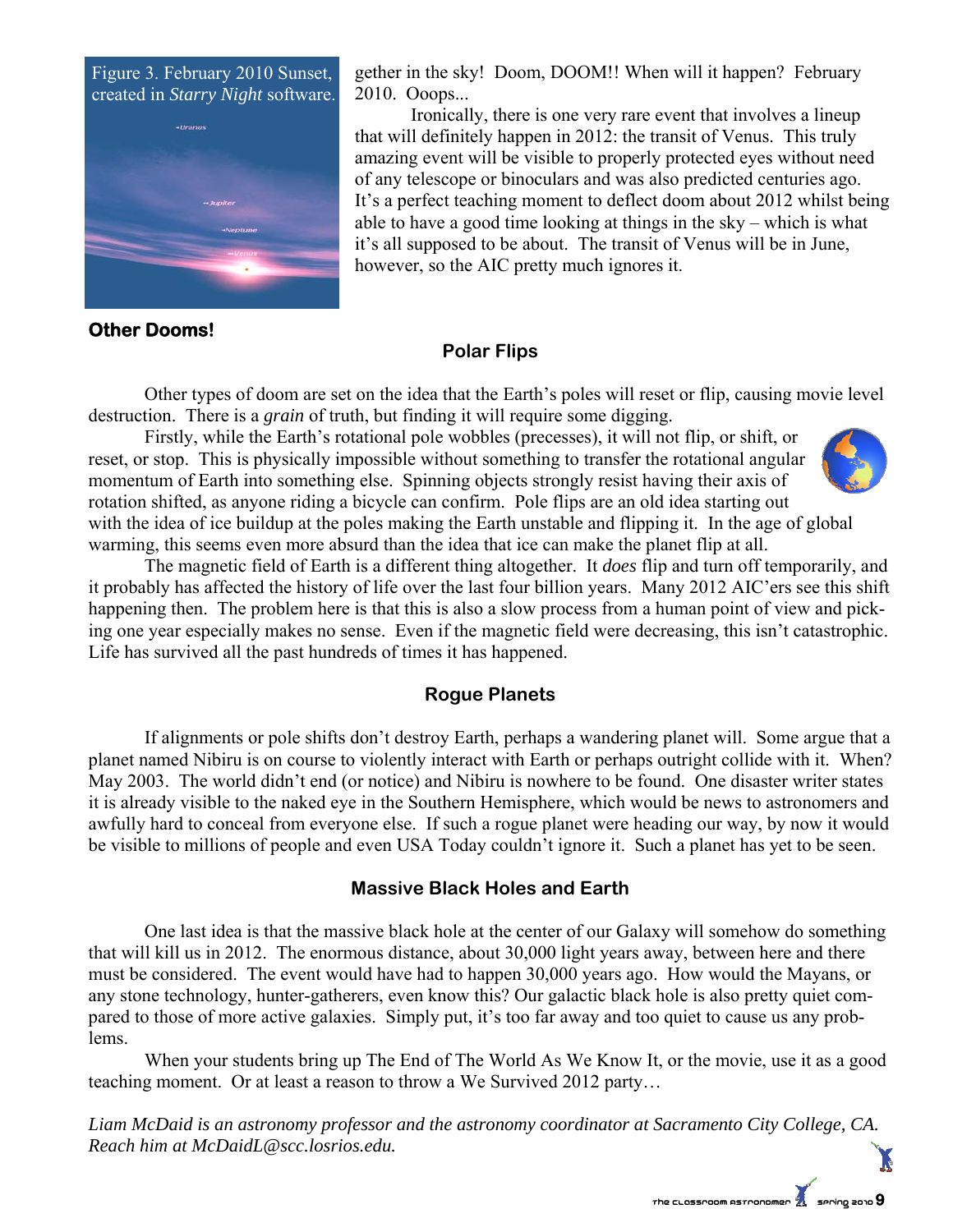# 12 for '12 — Websites, Resources and Activities for Combating 2012 Hysteria — Kristine Larsen

 It's happened to most of us by now: a student makes an offhand comment about the Maya calendar predicting the end of the world on December 21, 2012 as if it were a foregone conclusion, or asking us how far away Planet X is, or how Earth's poles will shift, or where their family can move to be safe from the massive solar flares which will certainly fry us before Christmas on 2012. The viral internet marketing campaign for the disaster film *2012* fanned the flames of these fears, as have numerous 'documentaries' of

dubious scientific quality on *The History Channel*, *SyFy* and other cable networks. (See Liam McDaid's article on page 7 which describes the 2012 history and arguments you can use against the 'chaos'.)

 Google "2012" for help and your search will swiftly swallow one up in a morass of pseudoscience, misinformation, and just plain hysteria surrounding this topic. In order for us to answer our students' questions (and their parents' in some cases) truthfully and completely, we need to arm



ourselves with the best and most complete information possible. Confronting pseudoscience head-on affords us a valuable opportunity to hone our students' critical thinking skills as well as communication skills, and demonstrates important connections between science and society. Here are websites which can help you on that path. Then turn to the end of the article for ways you can use these websites as bats and clubs on this pseudoscience piñata.

### **2012 Hoax http://www.2012hoax.org**

The grand-daddy of 2012 debunking sites, this wiki was developed and maintained by amateur and professional astronomers and other concerned citizens. It features articles of varying length and detail about the facts, the fictions, and the personalities involved in the 2012 phenomenon. The site is constantly updated and expanded.

## **Starry Night Looks at Doomsday http://www.starrynighteducation.com/sntimes/2008/06/ #art1**

Geoff Gaherty, moderator of Yahoo's "Talking Telescope" group, has put together an easy-tounderstand debunking of the so-called '2012 galactic alignment' using the desk-top planetarium program *Starry Night*.

### **The Truth About 2012 (The End is NOT near) http://www.griffithobservatory.org/exhibits/ special/2012.html**

E.C. Krupp, noted expert in archaeoastronomy and Director of Los Angeles's Griffith Observatory, has put together a selection of resources on 2012, including an historical overview of the 2012 phenomenon (originally published in the November 2009 edition of *Sky and Telescope*), a link to an hour-long public talk he gave on the topic, and a set of FAQs.

#### **Foundation for the Advancement of Mesoamerican Studies (FAMSI) - It's Not the End of the World: What the Ancient Maya Tell Us About 2012 http://www.famsi.org/research/ vanstone/2012**

Professional art historian and Maya expert Mark Van Stone has crafted an exhaustive source of information on the Maya calendar and how it has been misused by the 2012 community. Resources include a detailed FAQ page, a lengthy set of links (including radio interviews), and graphics-heavy Power Point presentations about the specifics of Mayan time-keeping and astronomy.

**10** sering 2010 The CLASSroom Astronomer

PDF on TCJ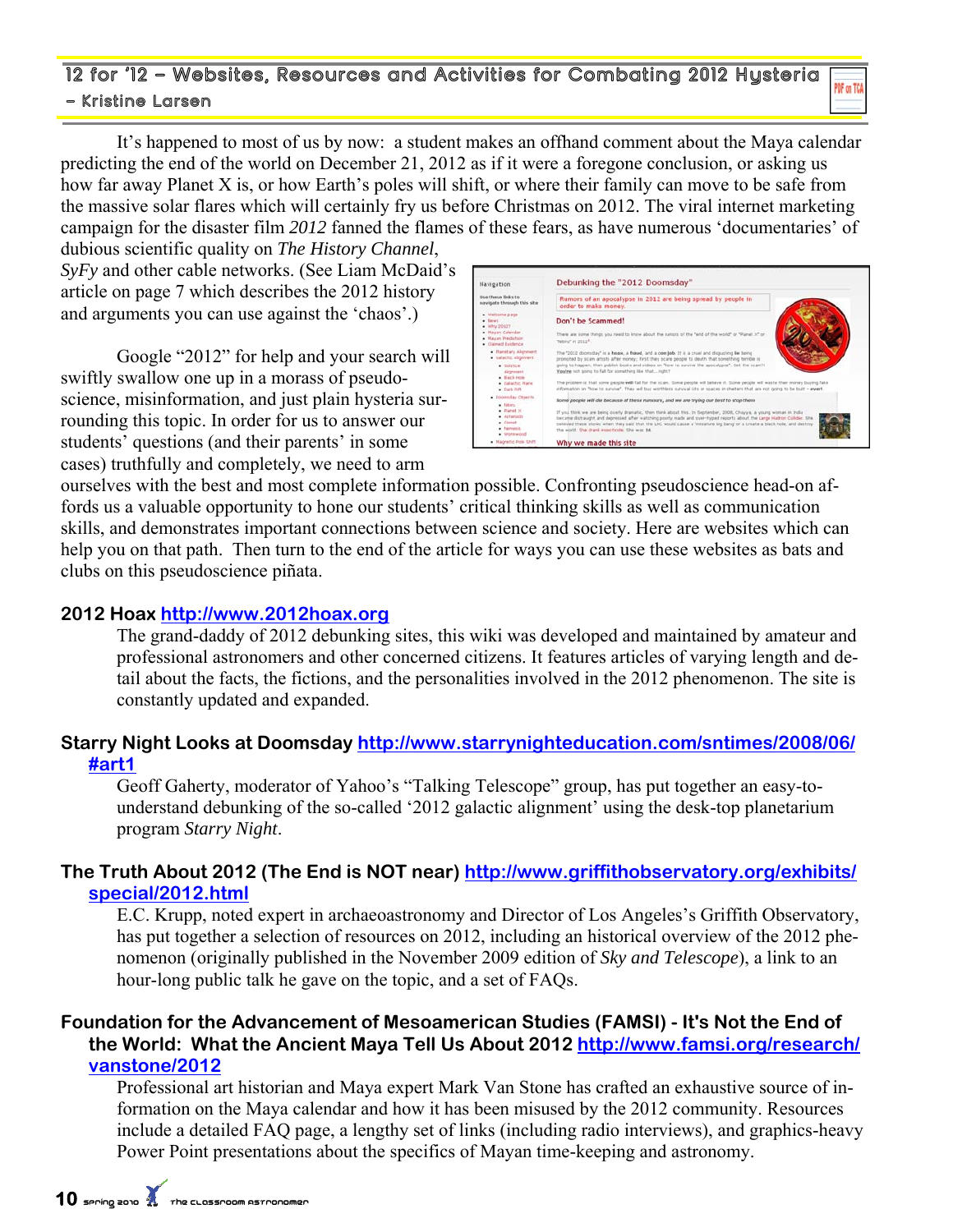#### **2012 Doomsday Not Likely http://news.discovery.com/earth/maya-doomsday-2012.html**

This article hosted on the Discovery Channel website is one of multiple versions of similar articles based on the work of AP writer Mark Stevenson. He interviewed living Mayans and archaeologists in creating this overview of widely-circulating erroneous ideas concerning Mayan beliefs about 2012. This article stresses that 2012 hysteria is a Western phenomenon and not a Mayan one.

#### **The Planet X Saga http://www.badastronomy.com/bad/misc/planetx/index.html**

Phil Plait, noted debunker of astronomical pseudosciences and misconceptions, invested serious effort in collecting information about the pseudoscientific claim that a mysterious object called Planet X (or Nibiru) is on a collision course with Earth. He then soundly and masterfully debunks said claim. Although this is not specifically a 2012 site, since Planet X/Niburu is at the heart of many 2012 catastrophe scenarios, Plait's information is invaluable to those who seek the real story behind such claims.

### **Nibiru and Doomsday 2012: Questions and Answers http://astrobiology.nasa.gov/ask-anastrobiologist/intro/nibiru-and-doomsday-2012-questions-and-answers**

In response to a deluge of questions from the general public concerning 2012 in general and Planet X/Nibiru in particular, David Morrison, Senior Scientist of the NASA Astrobiology Institute, wrote this collection of twenty answers to commonly asked questions. Also includes short videos by Morrison and Neil deGrasse Tyson, Director of the Hayden Planetarium in New York City.

### **Astronomical Pseudo-Science: A Skeptic's Resource List http://www.astrosociety.org/ education/resources/pseudobib.html**

Central to the 2012 phenomenon is the chronic lack of debunking skills possessed by the general public. The 2012 hysteria has been so successful partially in response to its ability to bring together already-exiting astronomical pseudosciences prevalent in the public consciousness. It is therefore important that in our efforts to debunk the various 2012 scenarios we do not lose sight of the larger picture of debunking pseudosciences in general. This website is an excellent (and often updated) list of resources for doing just that, compiled and maintained by Andrew Fraknoi of Foothill College for the Astronomical Society of the Pacific.

### **2012: Six End-of-the-World Myths Debunked http://news.nationalgeographic.com/ news/2009/11/091106-2012-end-of-world-myths.html**

Brian Handwerk constructed this summary of 2012 disaster scenarios for *National Geographic News* in association with the release of the *2012* film and National Geographic Channel's *2012: Countdown to Armageddon* special. Although the individual articles are brief, they are richly linked to outside websites and other references on the *National Geographic* site.

#### **365 Days of Astronomy podcasts http://365daysofastronomy.org**

Originally created for the International Year of Astronomy in 2009, the *365 Days of Astronomy* podcast series features a variety of topics presented by professional and amateur astronomers. Three of the podcasts relate directly to the 2012 phenomenon: "Will the World End in 2012?" (April 27, 2009) by Columbia University's Cameron Hummels, a Ph.D. student in astronomy and the department's Director of Public Outreach, "Fighting the 2012 Hoax" (January 6, 2010) and "Arming Yourself for Battle" (January 18, 2010) by Bill Hudson of 2012hoax.org. Both the podcast audio file and text transcript are provided.

### **Ontario Consultants on Religious Tolerance http://www.religioustolerance.org/ end\_wrld.htm**

The diligent student of such things as the End of The World should consult this site for lists of dates when we should have ended our world, reasons why they all fail, and more.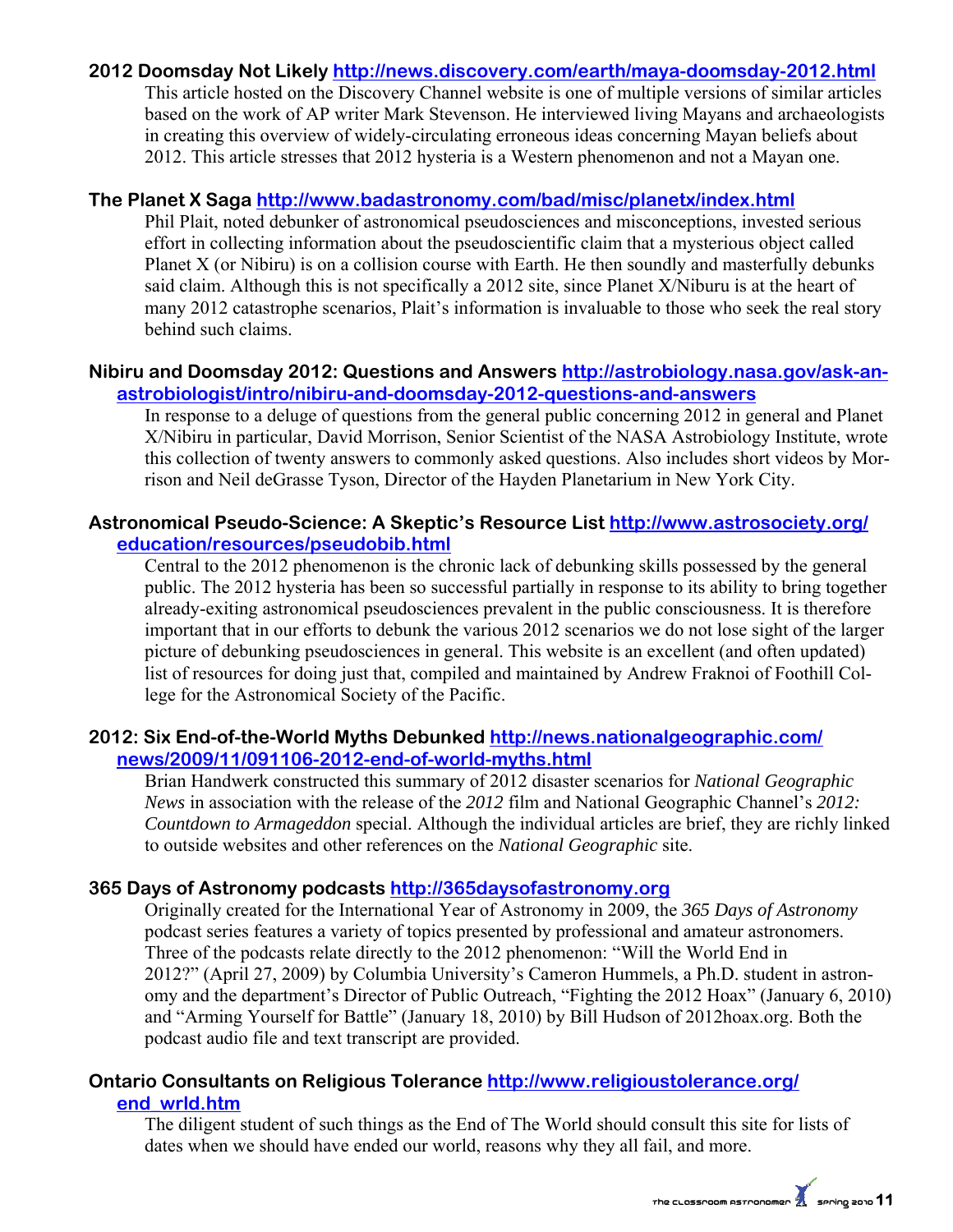#### **Cosmophobia.http://www.astrosociety.org/2012/ab2009-32.pdf**

An abbreviated version of Morrison's article was published by the Astronomical Society of the Pacific. This version of Morrison's article may be more valuable for educators looking for a concise hand-out for classes. In addition, this version includes Morrison's views on what may be the ultimate hysteria – a widespread fear of the universe which he terms "cosmophobia."

#### **Ways to Use The Websites**

 In approaching this subject in the astronomy classroom, instructors may first wish to poll their students as to their personal beliefs/existing knowledge on the topic. Try a brief in-class writing assignment which the instructor should compile and share with the class. In this way students can keep their individual questions and misconceptions anonymous from their classmates and avoid peer pressure. Another good warmup is to discuss various superstitions concerning the natural world, many of which are culturally related, and some of which even persist to this day. These include wishing on a meteor, auroras as warring angels, and even the fear of Friday the 13<sup>th</sup>. **Morrison's "cosmophobia**" as an outcome of the 2012 phenomenon is an interesting one and may be a source of insightful class discussions and/or writing assignments, especially if students are challenged to consider their own superstitions.

 Many of the videos and audio files on the websites are short enough to be used in the classroom as a springboard for class discussions (or a prompt for an in-class writing assignment) about the 2012 phenomenon specifically and pseudoscience in general. Instructors can also assign individual videos/podcasts to students to view/listen to outside of class and have them either write a reflection or have them share their thoughts in class discussions. As a capstone experience, students (individually or in groups) can write their

| Number 32 · September 21, 2009                                                                                                                                                                                                                                                                                                                                                                                                                                                                                                                                                                                                                                                                                                                                                                                                                                                                                                                                                                                                                                                                                | www.astrosociety.org                                                                                                                                                                                                                                                                                                                                                                                                                                                                                                                                                                                            |
|---------------------------------------------------------------------------------------------------------------------------------------------------------------------------------------------------------------------------------------------------------------------------------------------------------------------------------------------------------------------------------------------------------------------------------------------------------------------------------------------------------------------------------------------------------------------------------------------------------------------------------------------------------------------------------------------------------------------------------------------------------------------------------------------------------------------------------------------------------------------------------------------------------------------------------------------------------------------------------------------------------------------------------------------------------------------------------------------------------------|-----------------------------------------------------------------------------------------------------------------------------------------------------------------------------------------------------------------------------------------------------------------------------------------------------------------------------------------------------------------------------------------------------------------------------------------------------------------------------------------------------------------------------------------------------------------------------------------------------------------|
| Publisher: Astronomical Society of the Pacific<br>Editor: Andrew Fraknoi<br>Designer: Leslie Proudfit                                                                                                                                                                                                                                                                                                                                                                                                                                                                                                                                                                                                                                                                                                                                                                                                                                                                                                                                                                                                         | @ 2009, Astronomical Society of the Pacific<br>390 Ashton Avenue, San Francisco, CA 94112                                                                                                                                                                                                                                                                                                                                                                                                                                                                                                                       |
| David Morrison<br>NASA Astrobiology Institute Senior Scientist                                                                                                                                                                                                                                                                                                                                                                                                                                                                                                                                                                                                                                                                                                                                                                                                                                                                                                                                                                                                                                                | Doomsday 2012, the Planet Nibiru, and Cosmophobia                                                                                                                                                                                                                                                                                                                                                                                                                                                                                                                                                               |
| <b>Editor's Introduction</b><br>Astronomer and former ASP President David Mor-<br>rison keeps a web site called "Ask an Astrobiologist"<br>as part of his duties as Senior Scientist at NASA's As-<br>trobiology Institute. Here the public can ask questions<br>of a NASA scientific representative, and Dr. Morrison<br>gets many questions from people of all ages. Lately,<br>he has been inundated with queries about the end<br>of the world in 2012 and a planet whose approach<br>in December of that year is supposed to cause it. (To<br>make things worse, a Hollywood movie about this ca-<br>tastrophe is coming to theaters near you in November<br>2009 and advertising for it has already started.) Dr.<br>Morrison has tracked down some of the sources of this<br>myth and compiled answers to the most often heard<br>questions on his web site. Astronomy Beat readers are<br>sure to get such questions from friends and colleagues<br>as the film advertising campaign intensifies in the next<br>two months, and so we asked Dr. Morrison to share<br>some of his conclusions with us. | $\overline{\phantom{a}}$<br>œ<br><b>ASTROBIOLOGY</b><br>NAL.<br>ASTID.<br>Special Note<br><b>Lot</b> on the<br>AN ASTROBIOLO<br>The Ask an Astrobiologist Web Site<br>gov/ask-an-astrobiologist/ for the full set of 20 top<br>questions.                                                                                                                                                                                                                                                                                                                                                                       |
| tories about the fictional planet Nibiru and pre-<br>dictions of doomsday in December 2012 have<br>blossomed on the Internet. As of this June, there<br>were more than 175 books listed on Amazon dealing<br>with the 2012 doomsday. As this hoax spreads, many<br>more disaster scenarios are being suggested. 'Ask an<br>Astrobiologist" has received nearly a thousand ques-<br>tions about Nibiru and 2012, with more than 200<br>answers posted. Here are a few of the most popular<br>questions and answers. See: http://astrobiology.nasa.                                                                                                                                                                                                                                                                                                                                                                                                                                                                                                                                                             | 1. What is the origin of the prediction that the<br>world will end in December 2012?<br>The story started with claims that Nibiru, a supposed<br>planet discovered by the Sumerians, is headed toward<br>Earth. Zecharia Sitchin, who writes fiction about the<br>ancient Mesopotamian civilization of Sumer, claimed<br>in several books (e.g., The Twelfth Planet, published<br>in 1976) that he has found and translated Sumerian<br>documents that identify the planet Nibiru, orbiting the<br>Sun every 3600 years. These Sumerian fables include<br>stories of "ancient astronauts" visiting Earth from a |

own podcast script concerning a particular aspect of he 2012 phenomenon (or another pseudoscience), and more advanced students may even produce an actual podcast or YouTube video. The **365 Days of Astronomy** podcasts are also valuable for the reader esponses posted after each podcasts; students can look for trends and seek out obvious lapses in critical hinking and understanding of science by members of the general public.

 Instructors with access to the *Starry Night* lesk-top planetarium program can use **Gaherty's** nline article to demonstrate to students that there will not be an actual alignment with the galactic cen $t$ er in 2012. Gaherty explains step-by-step how to do the demonstration, so if computer facilities allow, he students may be able to do the demonstration for hemselves. For those without the program, the isuals on the site provide clear evidence that there will be no galactic alignment in 2012. Some planetariums run this program as part of their visuals, so it is recommended that instructors check with local planetaria for the possibility of a presentation on  $2.012$ .

**Stevenson's article** can also be used as the prompt for a discussion about how majority Western cultures tend to view other cultures through their

own lens.

 The **FAMSI website** contains myriad resources including an FAQ about the Maya calendar and several Power Point presentations which can either be shown in class or assigned to students for out-of